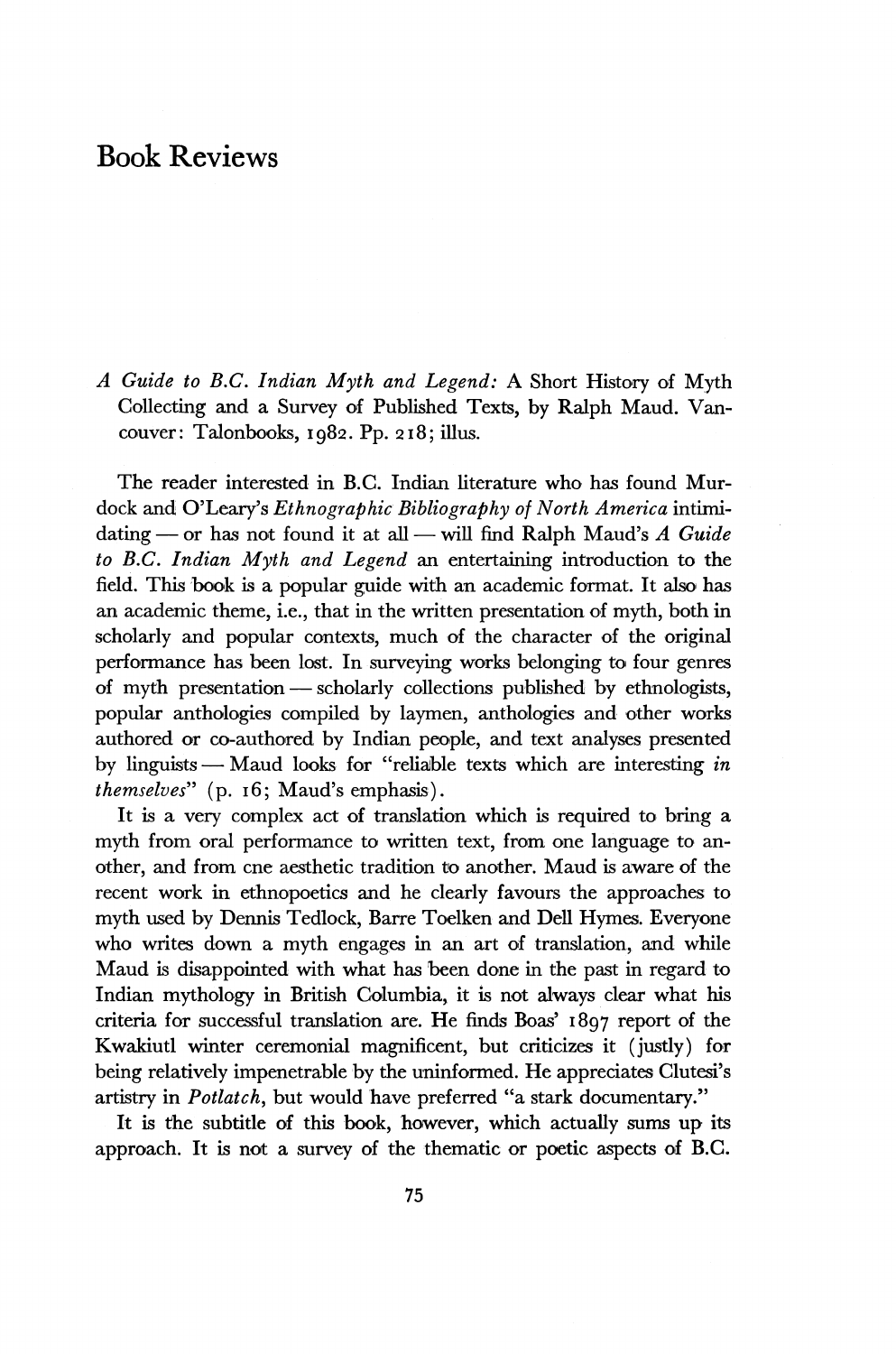Indian mythology, but a brief history and assessment of the collecting of myth in British Columbia. Maud has used the collectors themselves as principal points of entry into the corpora, in some cases giving as much weight to their biographical characteristics as to the scope of their work. In consequence, the reader often just gets comfortably into consideration of one author's work before moving on to the next. This, in itself, is not serious, but Maud has approached aspects of his topic with a certain insouciant bias, which can make what he has written not only superficial but also unjust. This is particularly true in the case of Franz Boas.

Maud gives space in several chapters to consideration of Boas' work, for as co-ordinator of the Jesup Expedition Boas initiated, supervised, collected, collated or edited most of the scholarly compilations of myth which exist for British Columbia Indian people. In an earlier publication Maud brought together the works of Charles Hill-Tout, whose ethnological work Maud considers was unfairly condemned to obscurity by Boas' refusal to find a place for Hill-Tout in the Jesup Expedition. This concern is expressed again in the present book.

Ancestor worship makes for pretty dry reading, and Boas can take a little criticism. Many an ethnologist has lamented Boas' persistent refusal to synthesize; others have regretted his dry and heavy English prose style, and no doubt some have privately wished he had been a little more frivolous. But to say, as Maud does (p. 47),

He resisted Hitler propaganda on the racial question with all the power of his mature authority; but the world does not associate the name of Boas with "racial equality," as it does Darwin's with "evolution," Marx's with "communism," and Freud's with "the unconscious."

is flatly unfair.

Boas was 75 years old when Hitler came to power. He had for many years fought against antisemitism in the United States. But if Darwin's business was evolution and Freud's was the unconscious, Boas' business was anthropology and its development. It would have been possible for him to concentrate on topics with anthropology (such as myth) which did not demand that he write specifically on the subject of racial equality. However, Boas gave as much energy to the study of physical anthropology as he did to myth scholarship, and between 1890 and 1915 he pursued studies which established, in scientific terms, that there was no basis for the theories which assigned different potential to individuals on the basis of race. He published his findings in both scholarly journals and popular articles.